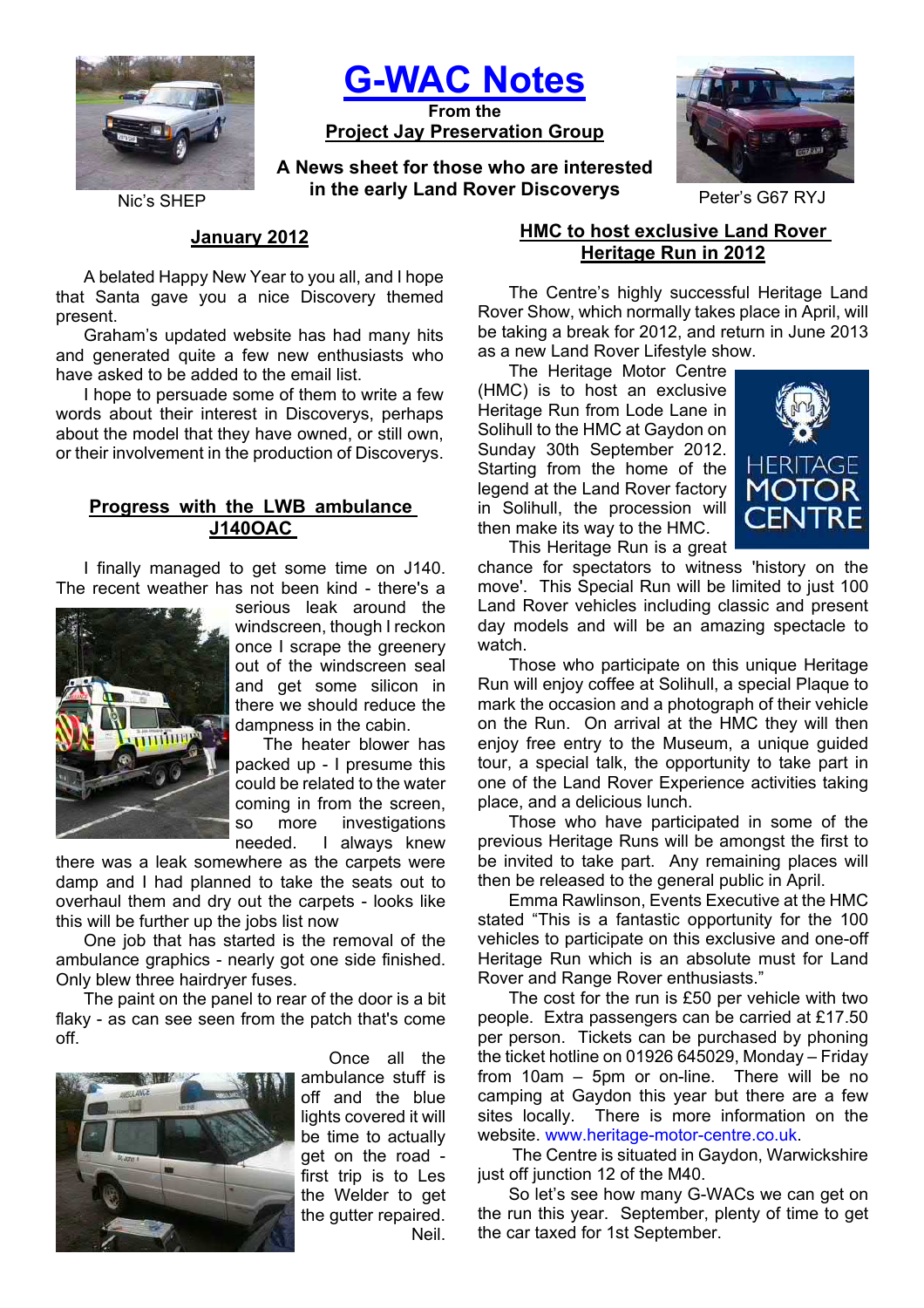## **G461WAC**

I saw the G-WAC website and thought that you may like to know that I own G461WAC. It is a 3-door left hand drive, Tdi with air conditioning. Black, and originally with the large striped decorations on the sides which I detested. Original equipment included bull bars, roof rack, ladder to roof rack, rear steps and additional spring dampers. It was also fitted with two batteries in parallel, I know not why.

I have had it since August 1991, and I got it from a LHD dealer in London who'd had it for sale direct from Land Rover a few months earlier. It had previously been on a photographic tour of Spain (still traces of the photographer's tape to hide the glossy bits) and I took it back to Spain for a couple of years as I was working on a construction site up in the Cantabrian Mountains.

I lived in a small village above 1100 metres above sea level, the vehicle was superb in the mountains, the a/c very useful, and a further advantage was that I didn't have to carry snow chains in the winter - ordinary cars had to, but 4x4s were exempt.

I kept it when I came back to the UK and used it to some extent, but the drawback was that my wife wouldn't drive it (too big!) and it became too expensive to keep on the road just as a third car. I therefore put it onto a SORN about three years ago, but have kept it in case I ever want to use it again.

It doesn't have a very high mileage – just around 150,000 km (less than 100,000 miles) - although I did have to have some welding on the sills and replace the bottom section of the side panels, which had corroded through - got it through its MOT after that and then laid it up. It still runs well, is kept under cover and I get it out in the yard occasionally, sometimes just to shunt trailers.

I have had a little trouble with it. The power steering pump packed up as I was coming down a particularly tortuous road down a hillside between Portugal and Spain. I have had a couple of complete brake failures, and since I've been back, had a water pump failure and an oil failure in one of the conrod big ends (while travelling down the M1), which threw the conrod through the side of the block and I had to get a new engine. Fortunately I managed to get one with a lower mileage than the original, and it works well.

I have no current pictures of it but will take a couple next time it is out of the garage.

John Boucher.

#### **British Indoor 4x4 Show. 17th–18th March**

**BRITISH INDOOR SHOW 201 Bingley Hall, Staffordshire** 17th+18th March 2012 **EADLINE SPONSOR Silverline** 

The Discovery Owners Club will have a stand at this show.

So come along, discuss the merits of joining, and have a look at their magazine Discourse.

Perhaps I can persuade all you non members to join.

**Re: G-WACs x three. 480, 482 and 486.**

It has been a while since I wrote anything for the Notes, so here goes. A quick update on the G-WAC trio:

486 - no change, it is sat in the dry barn awaiting warmer weather and availability of time!

482 - has had an interesting time, but alas no progress either. A small local museum had asked about using it as a promotional vehicle and project, with the added bonus of assisting in its subsequent refurbishment. Unfortunately, plans changed and it is also now safely in the barn.

480 - What a time this vehicle has had! It was used to bring back 486, or at least it started to be used for that. The due date of collection arrived and off we set at 'far too early o'clock' in the morning. Being a V8 and not the most frugal with fuel, it was thought prudent to top up the half full tank, so off to the garage, with trailer in tow we went.

Like I said it was far too early in the morning and the driver was barely awake (so no names mentioned, but he does own three G-WACs!). Honestly it looked like a green pump and I was, I mean they, were sure it was unleaded. Discovery discoveries, number one, V8s don't like petrol/ diesel mix!

A quick call to the recover services, and I was informed that miss fuelling is not covered, but they could come and resolve the problem, but at a cost of over £250! Luckily, the fuel station was not too far from home, so a taxi ride back to pick up the red Disco and the original tow vehicle became the trailer load.

To clear the tank, a cap was adapted to allow us to pressurise the tank from the filler neck and the fuel was drained out from the front. Does anyone have any ideas on how to use 90 litres of 50/50 petrol fuel mix?

New clean CORRECT fuel was added and the V8 started. Wow did it smoke! It was like a thick pea-souper fog in the barn, but soon cleared and seems to be running well now!

When it went for its MOT, unfortunately, it failed, well I knew that two of the tyres were close to the limit and four new ones are on order, and they will be here next week. It passed on the tyres though; instead it failed on corrosion of both front inner sills within the prescribed distance of a body mount!

The MOT inspector said 480 was in very good condition and, given the condition of the rest of the sills, he was surprised that the very front ends of the sills had both rusted out. He could see that work had already been done on them and as the fronts were done in the past, it is just one of those things. Whatever happens, I will be sure to report the progress and send some pictures of the work in hand.

Roy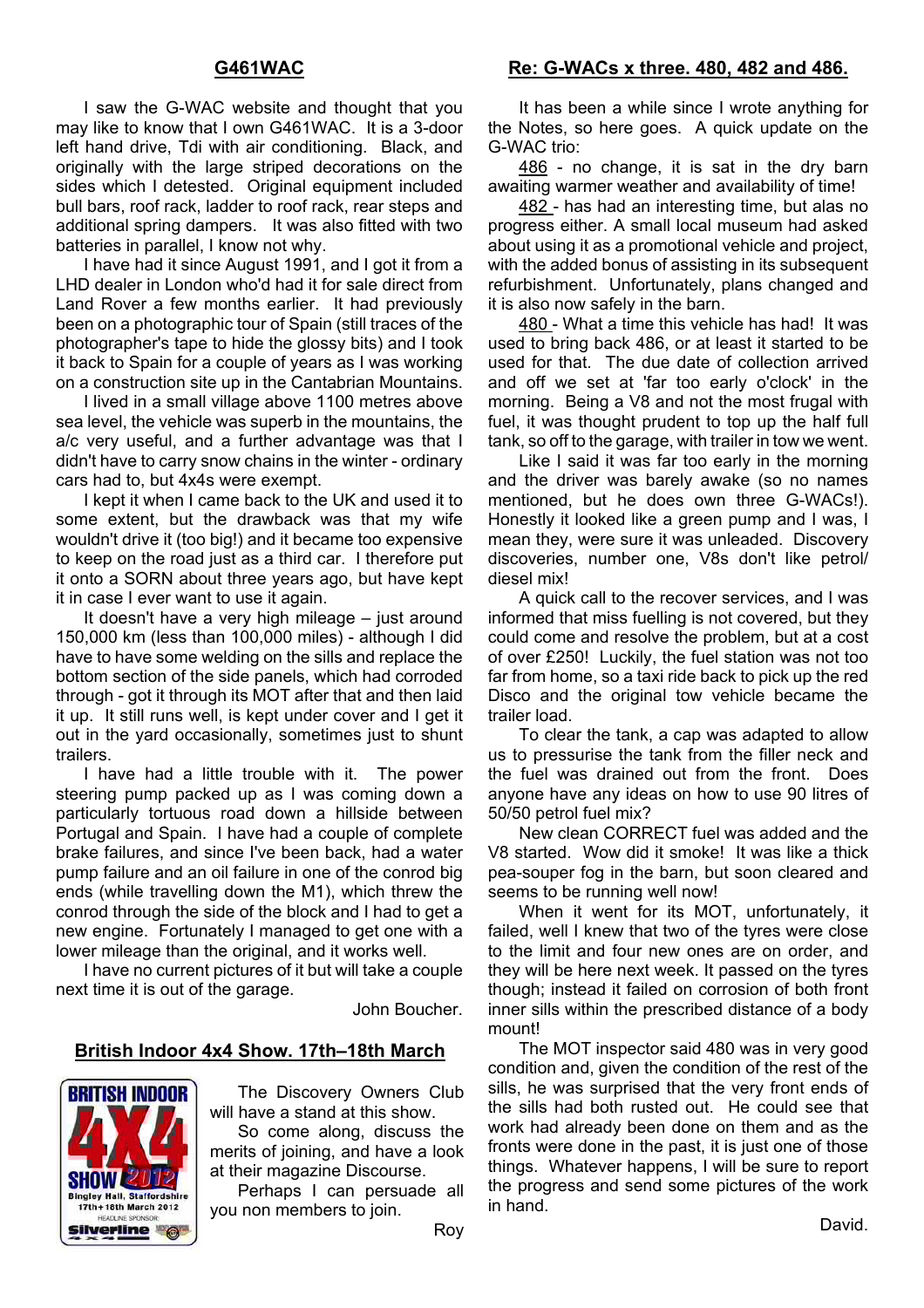## **Current known owners of launch cars. @ January 2012**

G457WAC Mark Wheatley G461WAC John Boucher G463WAC Ian Rawlings. G465WAC & G526WAC Roy Preston. G469WAC & G524WAC Lee Barnett G470WAC Frank Elson. G478WAC Meghan Timmins G480WAC, G482WAC & G486WAC David Ashburner G488WAC Clive Richfield G490WAC Rob Ivins G510WAC Nick Prior G511WAC Colin Crossley<br>G534WAC Colin Crossley<br>Nicholas Webb

Nicholas Webb

There were 86 cars registered on 01.10.89 from G451WAC to G537WAC, with the exception of G500WAC.

# **Other known launch cars on DVLA site.**

G466WAC, G477WAC, G494WAC, and G525WAC

#### **Other pre-production, G-WACs and early cars**

| <b>B62 COH &amp; C60 JKG</b>      | Philip Bashall (The Dunsfold Collection) |
|-----------------------------------|------------------------------------------|
| C742HUH                           | <b>Charles Whitaker</b>                  |
| G279WAC                           | Neal                                     |
| G302WAC                           | <b>Sandy Andrews</b>                     |
| <b>G308WAC</b>                    | <b>Robin Gray</b>                        |
| G310WAC                           | Mark Simpson                             |
| G311WAC                           | Ivor Ramsden                             |
| G316WAC                           | David Cox                                |
| G401WAC                           | Owner not known                          |
| G406WAC                           | Andy Baker                               |
| G410WAC                           | Robin Jeffery                            |
| G563WAC                           | David Spirrett.                          |
| G601WAC                           | <b>Richard Haynes</b>                    |
| G602WAC                           | Owner not known                          |
| G603WAC                           | lan Redfern                              |
| G610WAC                           | John Stuart-Gay                          |
| G635WAC                           | Alec Gatherer                            |
|                                   |                                          |
|                                   |                                          |
| G28 RMW                           | Glyn Jones                               |
| G41 VHA                           | Simon Tinkler                            |
| G67 RYJ                           | Peter King                               |
| G226EAC                           | <b>Discovery Owners Club</b>             |
| G324CBG                           | Robin Jeffery                            |
| G442AJM                           | Scott Seacombe                           |
| G513DHP                           | Project Jay Preservation Group           |
| G656RYB                           | <b>Graham Welch</b>                      |
| G711YRY                           | Peter Hares                              |
| G757SGX                           | P Bishop                                 |
| G767NRH                           | David Ashburner                          |
| G834FPR                           | Sue Virgin                               |
| G892VPM                           | M E Hall                                 |
| <b>G944UTT</b>                    | Keith Taylor                             |
| G987LKU                           | <b>Andy Greer</b>                        |
| H776POJ                           | Duncan Campbell                          |
| H871EWK                           | <b>Mark Hardwick</b>                     |
| <b>J140OAC</b>                    | Neil Witt.                               |
| <b>J979SHP</b>                    | Nicholas Webb.                           |
| 3656 TW 24                        | Keith S L Daffern. (France)              |
| AZ-829-TJ                         | Raymond Bechetoille (France)             |
| Camel. Awaiting export to the USA | Robert Blanchard (USA)                   |